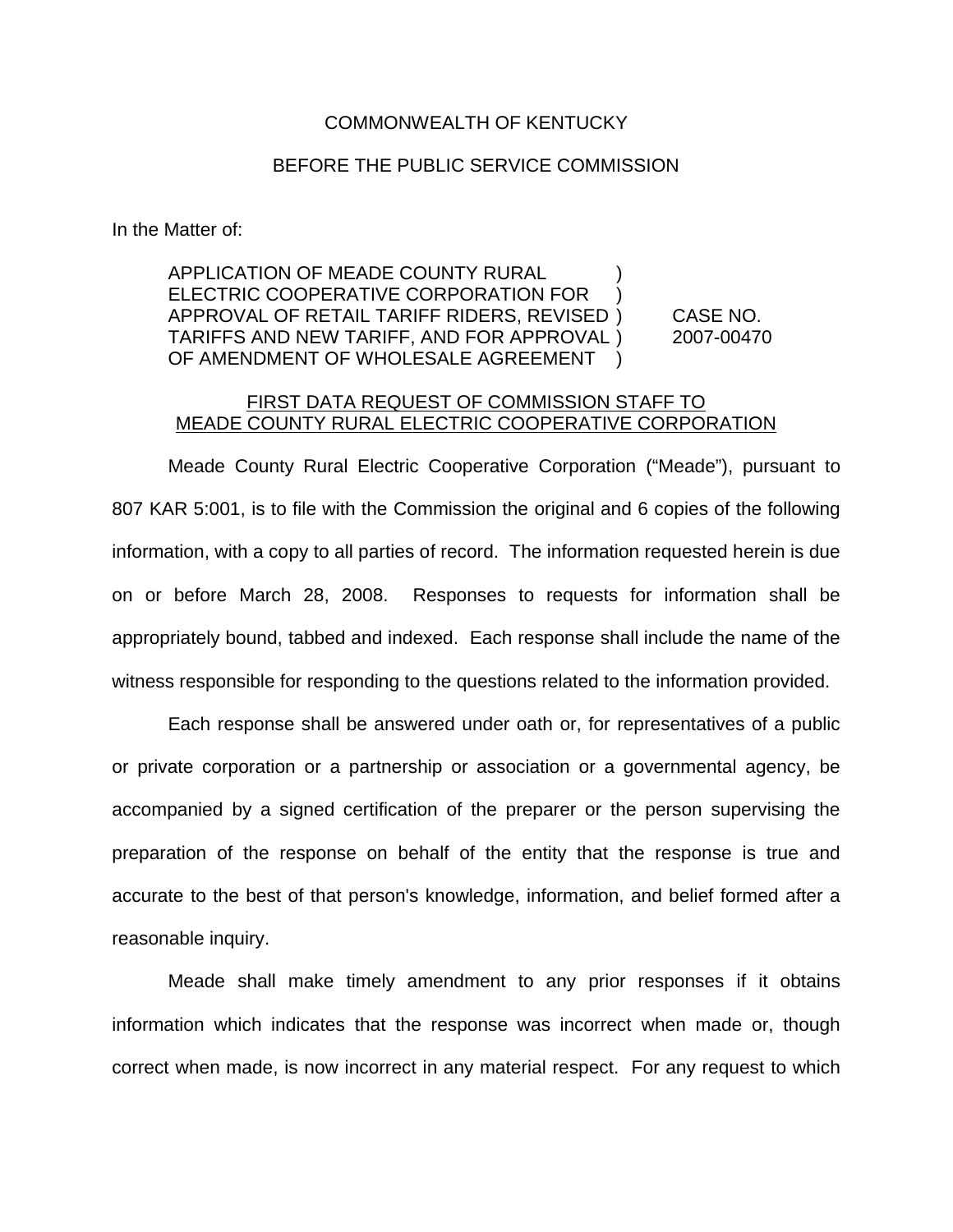Meade fails or refuses to furnish all or part of the requested information, Meade shall provide a written explanation of the specific grounds for its failure to completely and precisely respond.

Careful attention shall be given to copied material to ensure that it is legible. When the requested information has been previously provided in this proceeding in the requested format, reference may be made to the specific location of that information in responding to this request. When applicable, the requested information shall be separately provided for total company operations and jurisdictional operations.

1. In the application in Case No. 2007-00455,<sup>1</sup> Big Rivers Electric Corporation ("Big Rivers") contends that its proposed Rebate Adjustment mechanism, the proposed Member Rate Stability Mechanism, and the proposed Unwind Surcredit can be implemented through the procedure contained in KRS  $278.455(1).^{2}$  Meade's application cites several statutes and administrative regulations that it believes authorize the requested approvals. However, no mention is made of KRS 278.455 as authority for the requested approvals and no analysis has been submitted demonstrating compliance with the requirements of 807 KAR 5:007.

a. Explain in detail why it appears Meade has not relied on KRS 278.455 and 807 KAR 5:007 as the authority for approval of its proposed Rebate

 $1$  Case No. 2007-00455, The Applications of Big Rivers Electric Corporation for: (I) Approval of Wholesale Tariff Additions for Big Rivers Electric Corporation, (II) Approval of Transactions, (III) Approval to Issue Evidences of Indebtedness, and (IV) Approval of Amendments to Contracts; and of E.ON U.S., LLC, Western Kentucky Energy Corp., and LG&E Energy Marketing, Inc. for Approval of Transactions.

 $^{2}$  Id. at 39-42.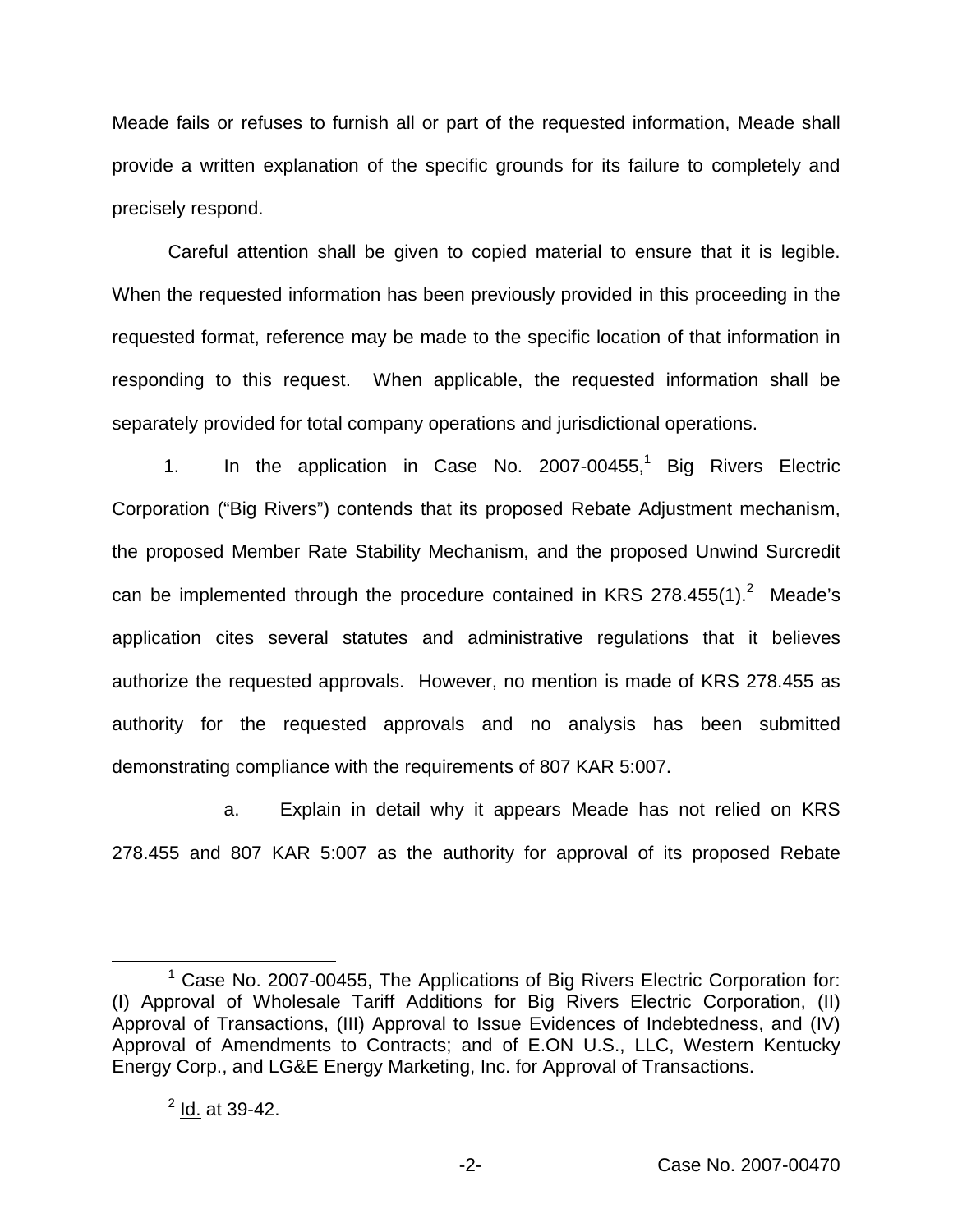Adjustment Rider, the proposed Member Rate Stability Mechanism Rider, and the proposed Unwind Surcredit Rider.

b. Does Meade believe that KRS 278.455 and 807 KAR 5:007 are not applicable to the current application? Explain the response.

2. Refer to the Application, page 4. Meade has requested authority to show the five Big Rivers' tariff riders in one of three ways on customers' bills. Meade contends that this authority would allow it to "exercise discretion in choosing the option to insure the intended zero net effect of the five (5) corresponding retail tariff riders until their net effect is no longer zero and to simplify as much as reasonably possible the form and the content of the customers' bills."

a. Currently, does Meade reflect all applicable rates, charges, credits, and riders as individual line items on its customers' bills? If no, describe the exceptions to this level of detail.

b. If the response to part (a) is yes, explain why Meade should have the option of treating the five Big Rivers' tariff riders differently on customers' bills than it treats other rates, charges, credits, and riders.

c. Assume for purposes of this question that the Commission requires Meade to disclose the five Big Rivers' tariff riders separately on customers' bills. Would there be any need for the proposed Unwind Rider – Composite Factor ("URCF")? Explain the response.

3. Refer to the Application, pages 5 and 6. Meade stated that it will need to make "non-substantive changes to some of its existing tariff schedules that are not mentioned herein, depending on the terms of the Commission's final order in this case."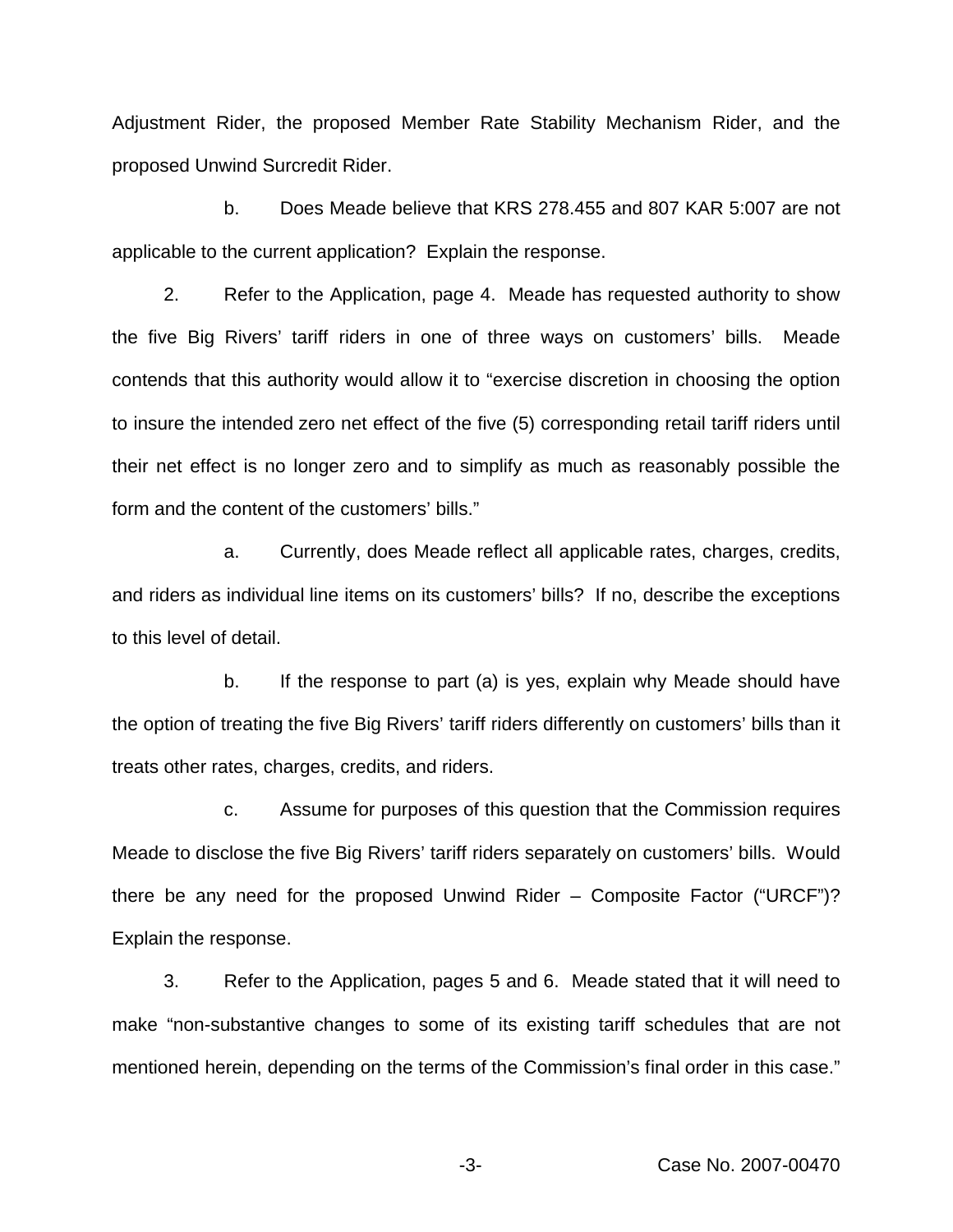Meade indicated that it would submit a request for approval of those changes at the convenience of the Commission and as directed.

a. Provide a schedule listing all changes to existing tariff schedules anticipated by Meade that have not been submitted as part of the current application. In addition, include a description of the nature of the change and why Meade anticipates the change will be needed.

b. Explain in detail why the anticipated changes to Meade's current tariff schedules were not proposed or disclosed as part of the current application.

4. Refer to Exhibit 1 of the Application, the proposed Fuel Adjustment Clause ("FAC").

a. Compare Meade's proposed FAC with the FAC it previously had in effect until 1998, identifying all differences and explaining why the currently proposed FAC is the preferred version.

b. Would Meade's proposed FAC be subject to the periodic reviews prescribed in 807 KAR 5:056? Explain the response.

5. Refer to Exhibit 2 of the Application, the proposed Environmental Surcharge ("ES Rider").

a. Compare Meade's proposed ES Rider with the ES Rider it previously had in effect until 1998, identifying all differences and explaining why the currently proposed ES Rider is the preferred version.

b. Would Meade's proposed ES Rider be subject to the periodic reviews prescribed in KRS 278.183? Explain the response.

-4- Case No. 2007-00470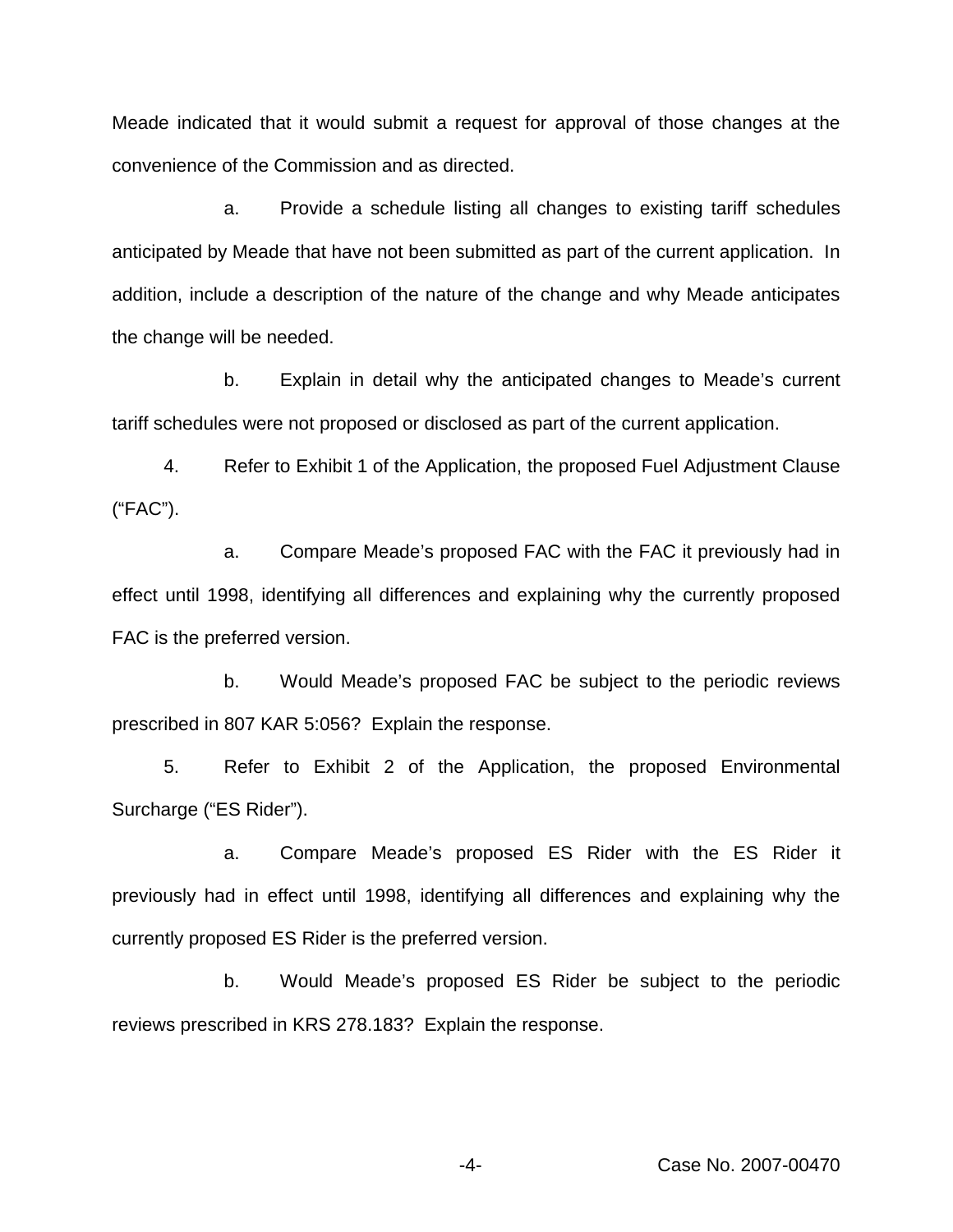6. Does Meade have any special contracts under which the rates are subject to change or adjustment only as stipulated in the contract? If yes, list the contracts.

7. Exhibits 3 through 5 of the Application contain Meade's proposed riders for the following Big Rivers' tariff riders: the Unwind Surcredit Adjustment Clause, the Rebate Adjustment, and the Member Rate Stability Mechanism. For each of Meade's proposed riders,

a. Will the formula produce a rate change that does not change the rate design currently in effect for Meade? Explain the response.

b. Will the formula result in a revenue change that has been allocated to each customer class and within each tariff on a proportional basis? Explain the response.

c. If the response to either part (a) or part (b) is yes, provide an analysis supporting the positive response.

8. Refer to Exhibit 6 of the Application, the proposed URCF. The only purpose of the proposed URCF appears to be as an alternative to disclosing the five Big Rivers' tariff riders separately on customers' bills.

a. Does Meade agree with this description of the purpose for the URCF? Explain the response.

b. Is Meade aware of this Commission approving a tariff rider similar to the proposed URCF? If yes, identify the utility and the specific tariff.

9. Refer to Exhibit 8A of the Application, the proposed Big Rivers Cogeneration and Small Power Production Purchase Tariff – Over 100 kW. Provide a narrative that describes how the provisions of the proposed tariff comply with each

-5- Case No. 2007-00470